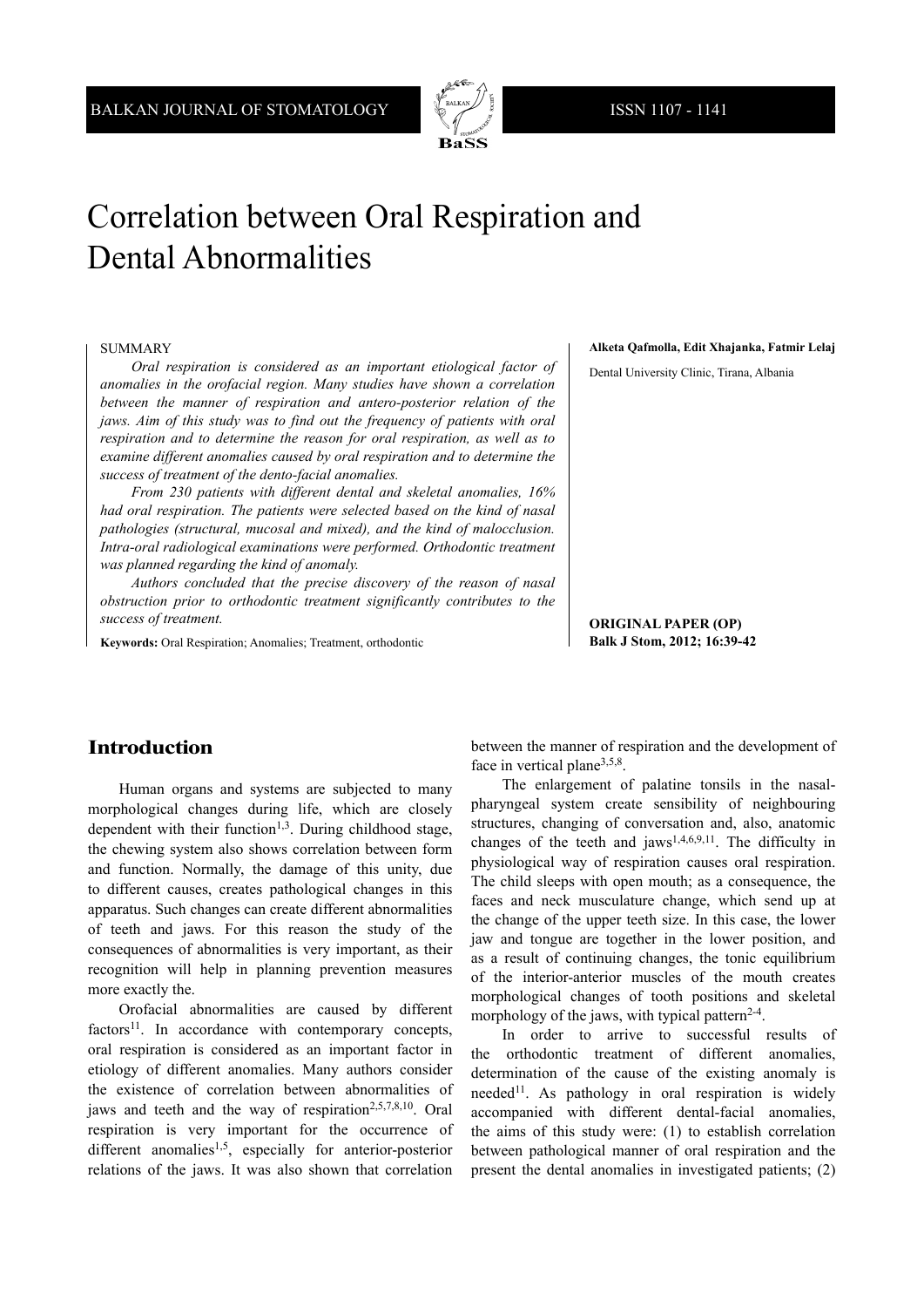to determine reasons that had created the pathological way of respiration; (3) to apply the combined methods ENT-orthodontic treatment in order to achieve successful treatment.

#### **Material and Methods**

Continually for 2 years, among patients presented at the stomatological division of the Faculty of Medicine, as well as at the private clinic, we selected 230 patients with dental and skeletal anomalies, 6-20 years old. We determined that oral respiration was the reason of these anomalies. Out of these 230 patients that were examined, 37 patients (16.08%) had different barriers during respiration, and were referred for a specialized observation to the ENT department, in order to treat the cause of oral respiration. The nasal barriers for these patients were characterized as: (a) structural barrier; (b) mucosal barrier; and (c) mixed barrier. Patients were selected in accordance with nasal pathology and anomaly item.

No. of patients



Presence of adenoids (6 patients - 16%) Deviations of nasal septum (6 patients - 16%) Chronic rhinitis (5 patients - 14%) Allergy (4 patients - 10.8%) reflector pathology (4 patients - 10.8%) Hypertrophic tonsils (12 patients - 32%)

All patients were examined and respective ENT treatment, as well as orthodontic treatment, was performed.

### **Results**

Due to ENT examination, reasons for oral respiration in 37 patients were adenoids, deviations of nasal septum, allergic chronic rhinitis, etc (Fig. 1).

Orthodontic examination revealed that 13 patients (35%) had long face and labial incompetence, and 17 patients (45.9%) had open bite (Fig. 2). 7 patients (18.9%) shown very deep palate, with protruding upper teeth (Fig. 3).

We establish absolute correlation (100%) between adenoid vegetation and other nasal-oral pathologies with anomalies of the jaws-teeth system in accordance with below formula: nasal-oral pathology ® oral respiration ® dental-maxillary anomaly.



*Figure 1. Nasal Pathologies Figure 2. Patient with open bite*



*Figure 3. Patient with deep palate and protruding maxillary frontal teeth*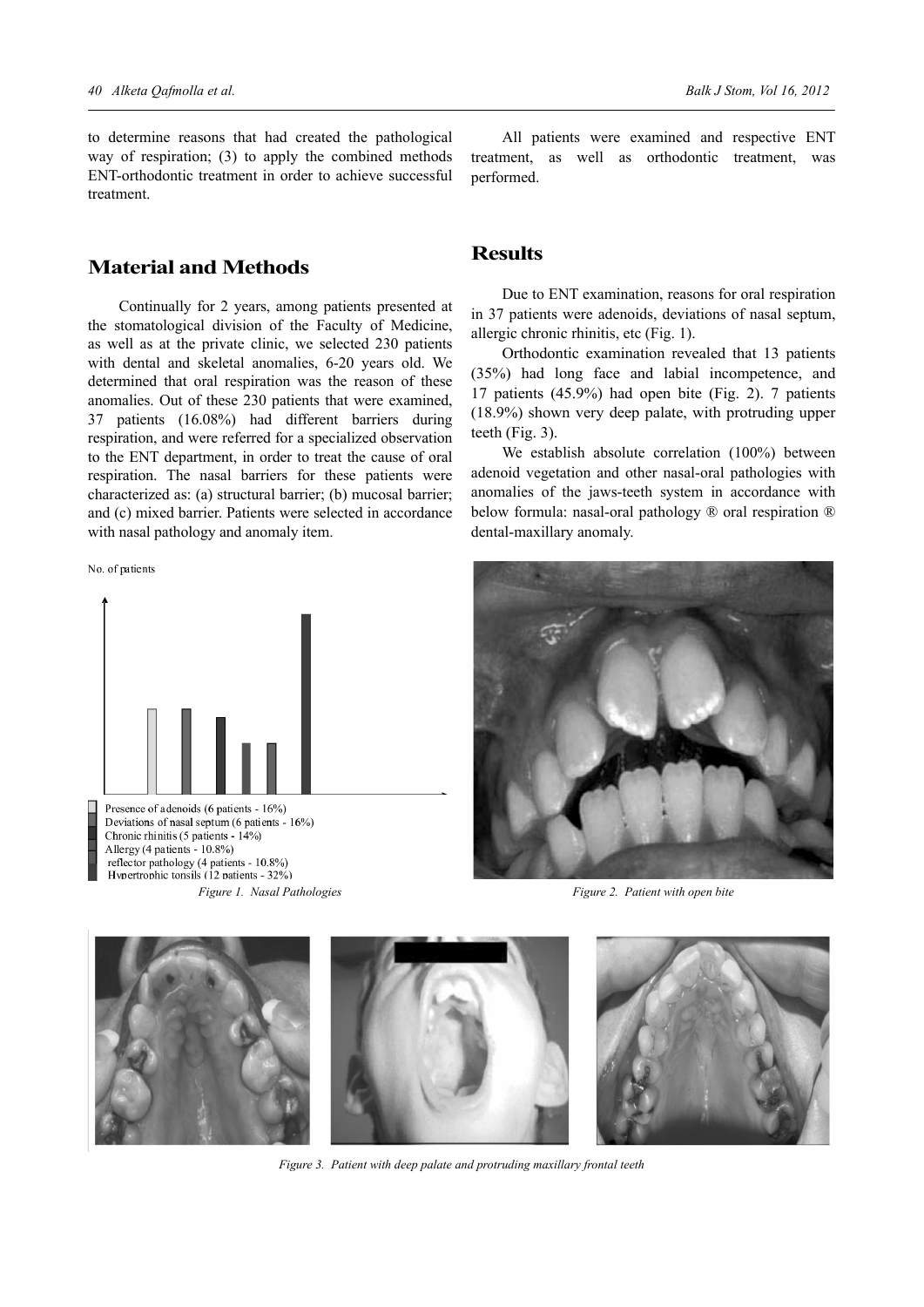

*Figure 4. The result of orthodontic treatment of 1 patient*

The positive results of the orthodontic treatment based at the fixed and removable appliances (Fig. 4) were noticed in 24 patients (64.8%) with adenoid vegetations (Fig. 5), nasal septum deviations and hypertrophy of tonsils. In patients with chronic rhinitis and allergy, the orthodontic treatment was performed only after ENT treatment and the positive results were received in 24.32% of all cases after 3 years. For 10.81% of all cases positive results were not received by general specialists.



*Figure 5. Cephalometric image of a patient with the presence of obstacle in breathing*

## **Discussion**

Correlation between oral respiration and anomalies of dento-maxillary segment is frequently discussed in orthodontic literature. An absolute correlation has been observed between adenoid vegetations, the breathing items and jaw-tooth anomalies, which is in accordance with our results and results other authors<sup>2,11</sup>. It has been noticed that hypertrophic tonsils at 2-year-old children grow very quickly, being larger in 55% of the cases at 6-year-olds and in 71% of the cases in  $13$ -year-olds<sup>11</sup>.

Dental specialists may observe different oral-facial symptoms that are caused by changes in the respiration pattern, such as wide face with deformation of the superior arcades, posterior rotation of the lower jaw, hypertonic or hypotonic upper lip, as well as the open bite. Intraorally, contracted of teeth arcs, narrow and deep palate, as well as a view like "astonished" face may be noticed. After determining diagnoses like these, dentist should refer children to ENT specialists.

In cases with typical wide face with deformation of superior arcade and posterior rotation of the lower jaw, transversal extension of the palate movable appliance with posterior surface should be applied at the beginning. To achieve favourable alignment of frontal teeth, we used the fixed appliance (Fig. 4). Patients with deep palate were treated depending on the phase of tooth eruption - treatment was postponed till tooth eruption and than so-called REM appliance was fixed. After adjusting the occlusion the fixed appliance was used at the final phase.

#### **Conclusions**

Based on the results of our study, a full correlation between oral respiration and dento-maxillary anomalies exists, and is more frequently the cause of different anomalies. Before the beginning of orthodontic treatment, a precise manner of nasal respiration barrier should be discovered, and a close relationship with ENT specialists should be established. By interceptive countermeasures, we could possibly interrupt the aggravation of the facialoral problems.